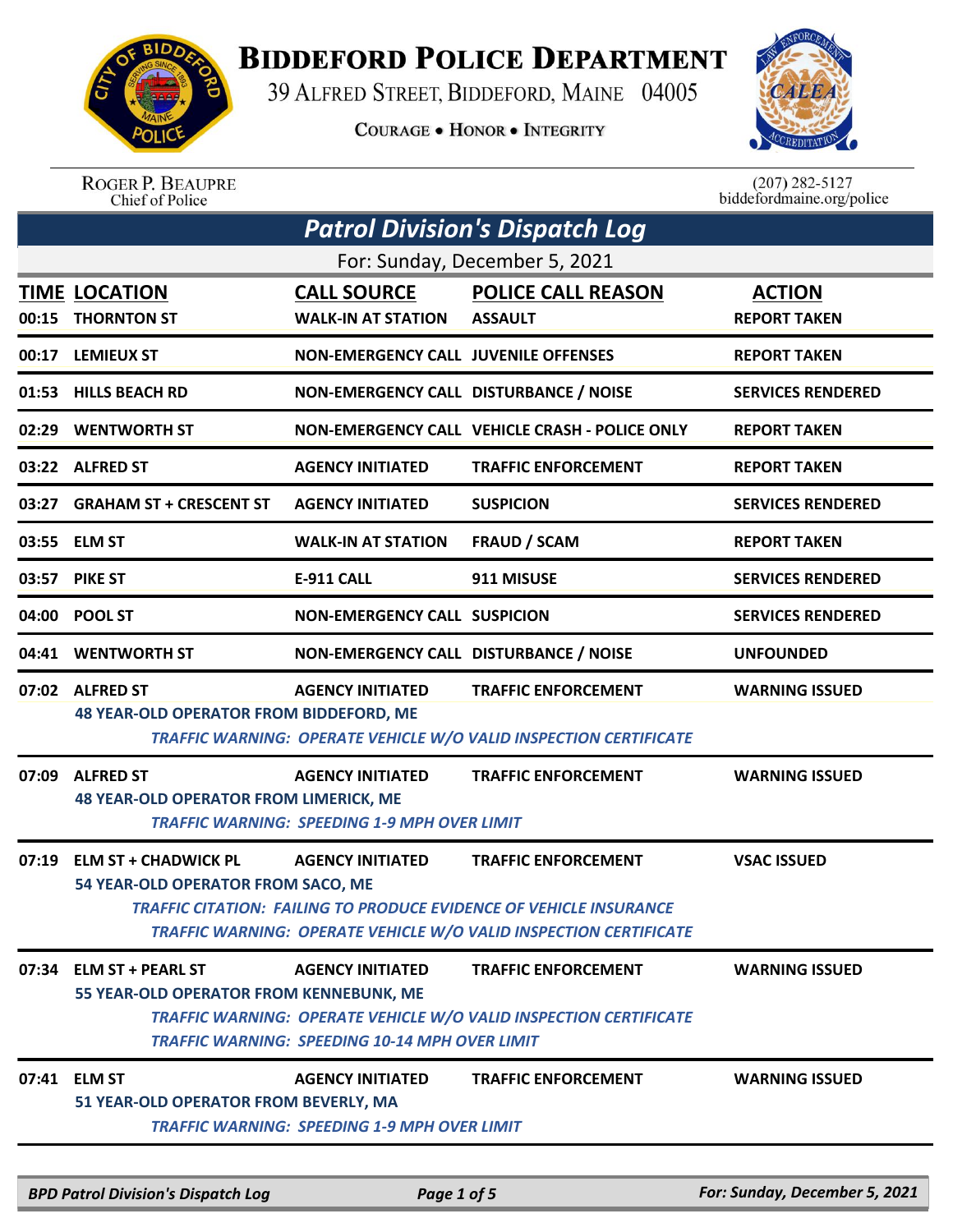|       | <b>TIME LOCATION</b><br>07:52 ELM ST + GOOCH ST                                                                                                                              | <b>CALL SOURCE</b><br><b>AGENCY INITIATED</b>                                  | <b>POLICE CALL REASON</b><br><b>TRAFFIC ENFORCEMENT</b>                                              | <b>ACTION</b><br><b>WARNING ISSUED</b> |
|-------|------------------------------------------------------------------------------------------------------------------------------------------------------------------------------|--------------------------------------------------------------------------------|------------------------------------------------------------------------------------------------------|----------------------------------------|
|       | 37 YEAR-OLD OPERATOR FROM OLD ORCHARD BEACH, ME<br><b>TRAFFIC WARNING: SPEEDING 1-9 MPH OVER LIMIT</b>                                                                       |                                                                                |                                                                                                      |                                        |
|       | 07:57 ELM ST + BEACON AVE<br>59 YEAR-OLD OPERATOR FROM W KENNEBUNK, ME                                                                                                       | <b>AGENCY INITIATED</b>                                                        | <b>TRAFFIC ENFORCEMENT</b>                                                                           | <b>WARNING ISSUED</b>                  |
|       |                                                                                                                                                                              |                                                                                | <b>TRAFFIC WARNING: FAILURE TO DISPLAY FRONT REGISTRATION PLATE</b>                                  |                                        |
|       | 07:58 ELM ST + GOOCH ST<br><b>65 YEAR-OLD OPERATOR FROM SACO, ME</b>                                                                                                         | <b>AGENCY INITIATED</b><br><b>TRAFFIC WARNING: SPEEDING 1-9 MPH OVER LIMIT</b> | <b>TRAFFIC ENFORCEMENT</b>                                                                           | <b>WARNING ISSUED</b>                  |
|       | 08:10 SOUTH ST + WESTERN AVE<br>19 YEAR-OLD OPERATOR FROM BIDDEFORD, ME                                                                                                      | <b>AGENCY INITIATED</b><br><b>TRAFFIC WARNING: SPEEDING 1-9 MPH OVER LIMIT</b> | <b>TRAFFIC ENFORCEMENT</b>                                                                           | <b>WARNING ISSUED</b>                  |
|       | 08:12 PRECOURT ST + BAKERS WAY AGENCY INITIATED<br>58 YEAR-OLD OPERATOR FROM BIDDEFORD, ME                                                                                   | <b>TRAFFIC WARNING: FAILURE TO REGISTER VEHICLE</b>                            | <b>TRAFFIC ENFORCEMENT</b>                                                                           | <b>WARNING ISSUED</b>                  |
|       | 08:15 MAY ST<br><b>48 YEAR-OLD OPERATOR FROM SACO, ME</b>                                                                                                                    | <b>AGENCY INITIATED</b><br><b>TRAFFIC WARNING: SPEEDING 1-9 MPH OVER LIMIT</b> | <b>TRAFFIC ENFORCEMENT</b>                                                                           | <b>WARNING ISSUED</b>                  |
|       | 08:24 SOUTH ST + CATHEDRAL OAK AGENCY INITIATED<br><b>42 YEAR-OLD OPERATOR FROM EAST WATERBORO, ME</b>                                                                       | <b>TRAFFIC WARNING: SPEEDING 1-9 MPH OVER LIMIT</b>                            | <b>TRAFFIC ENFORCEMENT</b><br><b>TRAFFIC WARNING: OPERATING VEHICLE WITH INADEQUATE BRAKE LIGHTS</b> | <b>WARNING ISSUED</b>                  |
| 08:26 | <b>PRECOURT ST + BAKERS WAY AGENCY INITIATED</b><br>35 YEAR-OLD OPERATOR FROM SOUTH PORTLAND, ME                                                                             |                                                                                | <b>TRAFFIC ENFORCEMENT</b><br><b>TRAFFIC WARNING: FAILURE TO DISPLAY FRONT REGISTRATION PLATE</b>    | <b>WARNING ISSUED</b>                  |
|       | 08:33 SOUTH ST                                                                                                                                                               | <b>AGENCY INITIATED</b>                                                        | <b>TRAFFIC ENFORCEMENT</b>                                                                           | <b>WARNING ISSUED</b>                  |
|       | <b>39 YEAR-OLD OPERATOR FROM ARUNDEL, ME</b><br>TRAFFIC WARNING: FAILING TO NOTIFY STATE OF NAME AND ADDRESS CHANGE<br><b>TRAFFIC WARNING: SPEEDING 10-14 MPH OVER LIMIT</b> |                                                                                |                                                                                                      |                                        |
| 08:37 | <b>MAIN ST</b>                                                                                                                                                               | <b>E-911 CALL</b>                                                              | <b>DEATH ATTENDED &amp; UNATTENDED REPORT TAKEN</b>                                                  |                                        |
| 09:17 | <b>ELM ST + ORCHARD ST</b><br>38 YEAR-OLD OPERATOR FROM ALFRED, ME                                                                                                           | <b>AGENCY INITIATED</b>                                                        | <b>TRAFFIC ENFORCEMENT</b><br>TRAFFIC WARNING: OPERATE VEHICLE W/O VALID INSPECTION CERTIFICATE      | <b>WARNING ISSUED</b>                  |
| 09:18 | <b>BOULDER WAY</b>                                                                                                                                                           | <b>NON-EMERGENCY CALL SUSPICION</b>                                            |                                                                                                      | <b>SERVICES RENDERED</b>               |
|       | 09:29 SOUTH ST + SOUTHVIEW DR<br>50 YEAR-OLD OPERATOR FROM BIDDEFORD, ME                                                                                                     | <b>AGENCY INITIATED</b><br><b>TRAFFIC WARNING: SPEEDING 1-9 MPH OVER LIMIT</b> | <b>TRAFFIC ENFORCEMENT</b>                                                                           | <b>WARNING ISSUED</b>                  |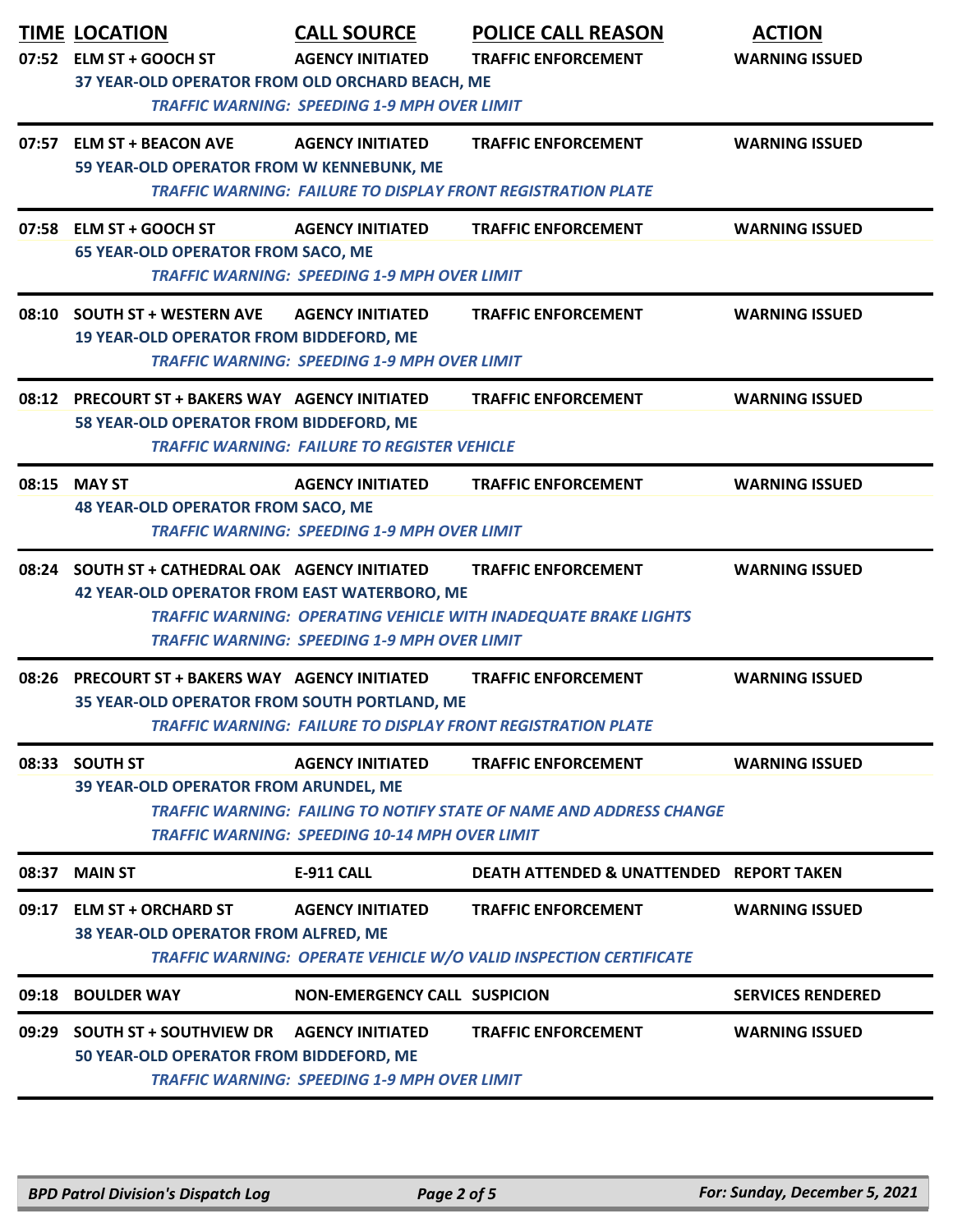|       | <b>TIME LOCATION</b><br>09:38 SOUTH ST + WESTMORE AVE AGENCY INITIATED<br>38 YEAR-OLD OPERATOR FROM BIDDEFORD, ME                                                                                                                                                            | <b>CALL SOURCE</b>                                                             | <b>POLICE CALL REASON</b><br><b>TRAFFIC ENFORCEMENT</b><br><b>TRAFFIC CITATION: OPERATE VEHICLE W/O VALID INSPECTION CERTIFICATE</b>                                           | <b>ACTION</b><br><b>VSAC ISSUED</b> |  |
|-------|------------------------------------------------------------------------------------------------------------------------------------------------------------------------------------------------------------------------------------------------------------------------------|--------------------------------------------------------------------------------|--------------------------------------------------------------------------------------------------------------------------------------------------------------------------------|-------------------------------------|--|
|       | 09:39 ALFRED ST                                                                                                                                                                                                                                                              | NON-EMERGENCY CALL SUSPICION                                                   |                                                                                                                                                                                | <b>NEGATIVE CONTACT</b>             |  |
|       | 09:43 POOL ST                                                                                                                                                                                                                                                                |                                                                                | NON-EMERGENCY CALL VEHICLE CRASH - POLICE ONLY                                                                                                                                 | <b>SERVICES RENDERED</b>            |  |
|       | 09:49 SOUTH ST<br>34 YEAR-OLD OPERATOR FROM BIDDEFORD, ME<br><b>TRAFFIC CITATION: FAILING TO PRODUCE EVIDENCE OF VEHICLE INSURANCE</b><br><b>TRAFFIC CITATION: SPEEDING 10-14 MPH OVER LIMIT</b><br><b>TRAFFIC WARNING: OPERATING VEHICLE WITH SUB-STANDARD WINDOW TINT</b>  | <b>VSAC ISSUED</b>                                                             |                                                                                                                                                                                |                                     |  |
| 09:50 |                                                                                                                                                                                                                                                                              |                                                                                |                                                                                                                                                                                | <b>NO ACTION REQUIRED</b>           |  |
|       | 09:56 PROSPECT ST                                                                                                                                                                                                                                                            |                                                                                | NON-EMERGENCY CALL BURGLARY OF A MOTOR VEHICLE                                                                                                                                 | <b>REPORT TAKEN</b>                 |  |
|       | 10:08 LAMOTHE AVE + ELM ST<br>39 YEAR-OLD OPERATOR FROM WINDHAM, ME                                                                                                                                                                                                          | <b>AGENCY INITIATED</b>                                                        | <b>TRAFFIC ENFORCEMENT</b><br>TRAFFIC CITATION: OPERATE VEHICLE W/O VALID INSPECTION CERTIFICATE                                                                               | <b>VSAC ISSUED</b>                  |  |
|       | 10:20 SOUTH ST<br><b>AGENCY INITIATED</b><br><b>TRAFFIC ENFORCEMENT</b><br><b>VSAC ISSUED</b><br>28 YEAR-OLD OPERATOR FROM BIDDEFORD, ME<br><b>TRAFFIC CITATION: SPEEDING 15-19 MPH OVER LIMIT</b><br>TRAFFIC WARNING: FAILING TO NOTIFY STATE OF NAME AND ADDRESS CHANGE    |                                                                                |                                                                                                                                                                                |                                     |  |
|       | 10:36 SOUTH ST<br><b>40 YEAR-OLD OPERATOR FROM DAYTON, ME</b><br><b>TRAFFIC CITATION: FAILING TO PRODUCE EVIDENCE OF VEHICLE INSURANCE</b><br><b>TRAFFIC WARNING: MOTOR VEHICLE FOLLOWING TOO CLOSE</b><br>TRAFFIC WARNING: OPERATE VEHICLE W/O VALID INSPECTION CERTIFICATE | <b>VSAC ISSUED</b>                                                             |                                                                                                                                                                                |                                     |  |
|       | 10:42 POOL ST                                                                                                                                                                                                                                                                | <b>NON-EMERGENCY CALL CIVIL COMPLAINT</b>                                      |                                                                                                                                                                                | <b>SERVICES RENDERED</b>            |  |
|       | 10:55 ALFRED ST<br>36 YEAR-OLD OPERATOR FROM BIDDEFORD, ME                                                                                                                                                                                                                   | <b>AGENCY INITIATED</b><br><b>TRAFFIC WARNING: SPEEDING 1-9 MPH OVER LIMIT</b> | <b>TRAFFIC ENFORCEMENT</b><br><b>TRAFFIC CITATION: TEXTING WHILE OPERATING A MOTOR VEHICLE (1ST OFFENSE)</b>                                                                   | <b>VSAC ISSUED</b>                  |  |
|       | 11:08 ALFRED ST<br><b>63 YEAR-OLD OPERATOR FROM PELHAM, NH</b>                                                                                                                                                                                                               | <b>AGENCY INITIATED</b>                                                        | <b>TRAFFIC ENFORCEMENT</b><br>TRAFFIC CITATION: PASS 18 OR OLDER; OPER NOT PROPERLY SECURED IN SEAT BELT 1ST OFFENSE                                                           | <b>VSAC ISSUED</b>                  |  |
|       | 11:21 ALFRED ST<br>33 YEAR-OLD OPERATOR FROM BIDDEFORD, ME                                                                                                                                                                                                                   | <b>AGENCY INITIATED</b>                                                        | <b>TRAFFIC ENFORCEMENT</b><br><b>TRAFFIC CITATION: OPERATE VEHICLE W/O VALID INSPECTION CERTIFICATE</b><br>TRAFFIC WARNING: FAILING TO NOTIFY STATE OF NAME AND ADDRESS CHANGE | <b>VSAC ISSUED</b>                  |  |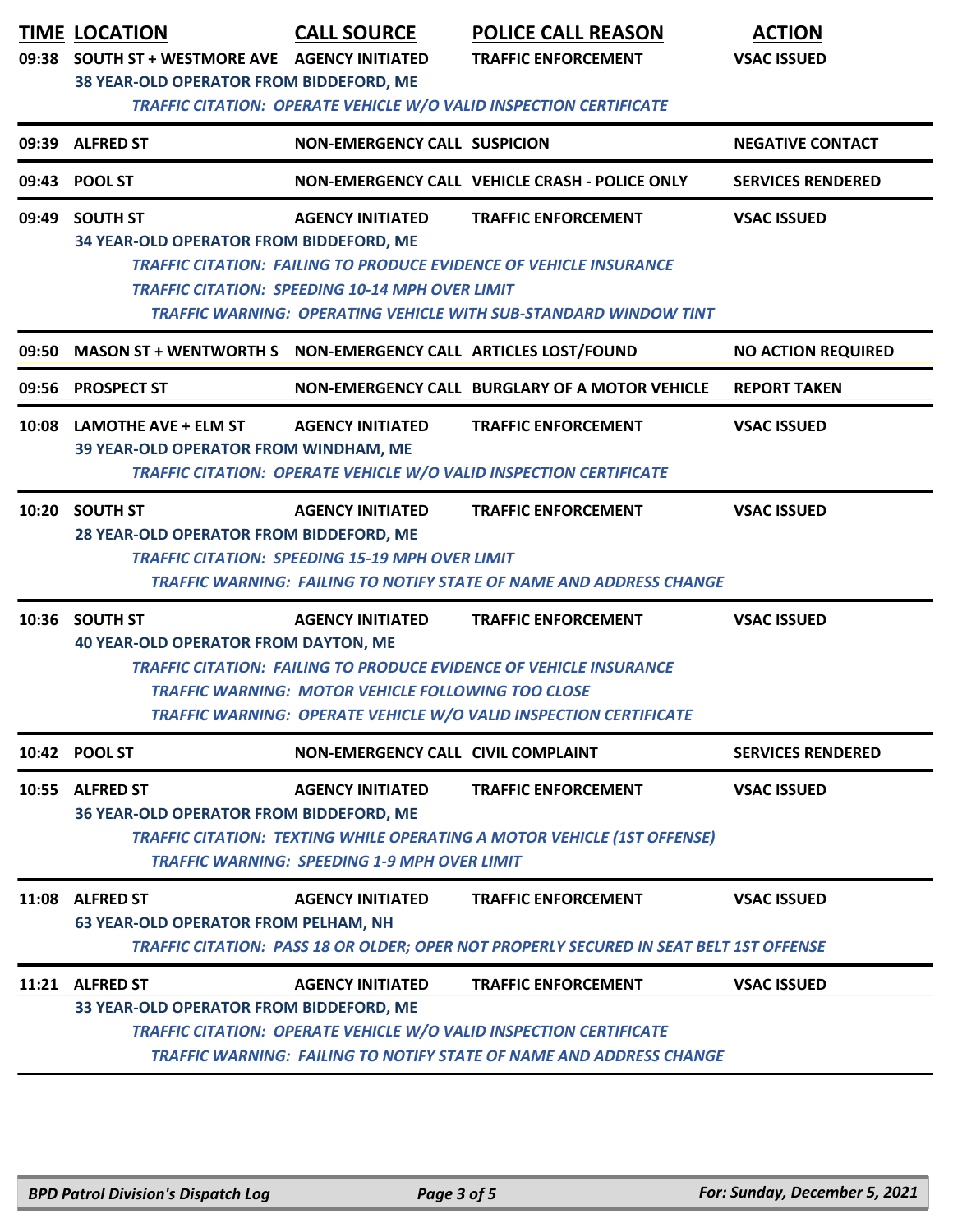|       | <b>TIME LOCATION</b><br>11:35 SOUTH ST + MAY ST<br>53 YEAR-OLD OPERATOR FROM SACO, ME                                                                                                                                                                                                                                                                       | <b>CALL SOURCE</b><br><b>AGENCY INITIATED</b><br><b>TRAFFIC WARNING: SPEEDING 10-14 MPH OVER LIMIT</b>                                     | <b>POLICE CALL REASON</b><br><b>TRAFFIC ENFORCEMENT</b><br><b>TRAFFIC WARNING: OPERATE VEHICLE W/O VALID INSPECTION CERTIFICATE</b> | <b>ACTION</b><br><b>WARNING ISSUED</b> |  |
|-------|-------------------------------------------------------------------------------------------------------------------------------------------------------------------------------------------------------------------------------------------------------------------------------------------------------------------------------------------------------------|--------------------------------------------------------------------------------------------------------------------------------------------|-------------------------------------------------------------------------------------------------------------------------------------|----------------------------------------|--|
|       | 11:41 MAY ST + ORCHARD ST<br>27 YEAR-OLD OPERATOR FROM BIDDEFORD, ME                                                                                                                                                                                                                                                                                        | <b>AGENCY INITIATED</b><br><b>TRAFFIC WARNING: FAILURE TO REGISTER VEHICLE</b>                                                             | <b>TRAFFIC ENFORCEMENT</b><br><b>TRAFFIC WARNING: FAILING TO NOTIFY STATE OF NAME AND ADDRESS CHANGE</b>                            | <b>WARNING ISSUED</b>                  |  |
|       | 11:48 SOUTH ST + BRIARWOOD DR AGENCY INITIATED<br><b>VSAC ISSUED</b><br><b>TRAFFIC ENFORCEMENT</b><br>56 YEAR-OLD OPERATOR FROM DAYTON, ME<br><b>TRAFFIC CITATION: FAILING TO PRODUCE EVIDENCE OF VEHICLE INSURANCE</b><br><b>TRAFFIC CITATION: OPERATE VEHICLE W/O VALID INSPECTION CERTIFICATE</b><br><b>TRAFFIC WARNING: SPEEDING 1-9 MPH OVER LIMIT</b> |                                                                                                                                            |                                                                                                                                     |                                        |  |
|       | <b>11:59 PIKE ST</b>                                                                                                                                                                                                                                                                                                                                        | <b>E-911 CALL</b>                                                                                                                          | 911 MISUSE                                                                                                                          | <b>NEGATIVE CONTACT</b>                |  |
|       | 12:02 SOUTH ST + MAY ST<br>50 YEAR-OLD OPERATOR FROM WELLS, ME                                                                                                                                                                                                                                                                                              | <b>AGENCY INITIATED</b><br><b>TRAFFIC CITATION: SPEEDING 15-19 MPH OVER LIMIT</b><br><b>TRAFFIC WARNING: FAILING TO YIELD RIGHT OF WAY</b> | <b>TRAFFIC ENFORCEMENT</b>                                                                                                          | <b>VSAC ISSUED</b>                     |  |
|       | 12:15 SOUTH ST<br><b>66 YEAR-OLD OPERATOR FROM LYMAN, ME</b>                                                                                                                                                                                                                                                                                                | <b>AGENCY INITIATED</b><br><b>TRAFFIC WARNING: SPEEDING 10-14 MPH OVER LIMIT</b>                                                           | <b>TRAFFIC ENFORCEMENT</b>                                                                                                          | <b>WARNING ISSUED</b>                  |  |
|       | 12:31 SOUTH ST<br><b>30 YEAR-OLD OPERATOR FROM PORTLAND, ME</b>                                                                                                                                                                                                                                                                                             | <b>AGENCY INITIATED</b><br><b>TRAFFIC WARNING: OBSCURING MOTOR VEHICLE PLATES MARKS</b><br>TRAFFIC WARNING: SPEEDING 10-14 MPH OVER LIMIT  | <b>TRAFFIC ENFORCEMENT</b>                                                                                                          | <b>WARNING ISSUED</b>                  |  |
|       | 12:40 SOUTH ST + WESTERN AVE<br><b>AGENCY INITIATED</b><br><b>TRAFFIC ENFORCEMENT</b><br>26 YEAR-OLD OPERATOR FROM BIDDEFORD, ME<br><b>TRAFFIC CITATION: SPEEDING 15-19 MPH OVER LIMIT</b><br><b>TRAFFIC WARNING: FAILING TO NOTIFY STATE OF NAME AND ADDRESS CHANGE</b>                                                                                    |                                                                                                                                            |                                                                                                                                     | <b>VSAC ISSUED</b>                     |  |
|       | 12:45 SOUTH ST                                                                                                                                                                                                                                                                                                                                              | <b>NON-EMERGENCY CALL CHECK WELFARE</b>                                                                                                    |                                                                                                                                     | <b>REPORT TAKEN</b>                    |  |
|       | 12:57 SMALLS CT                                                                                                                                                                                                                                                                                                                                             | NON-EMERGENCY CALL TRESPASSING                                                                                                             |                                                                                                                                     | <b>REPORT TAKEN</b>                    |  |
| 14:23 | <b>WEST ST + CENTURY DR</b><br><b>AGENCY INITIATED</b><br><b>TRAFFIC ENFORCEMENT</b><br><b>VSAC ISSUED</b><br>33 YEAR-OLD OPERATOR FROM BIDDEFORD, ME<br><b>TRAFFIC CITATION: OPERATE VEHICLE W/O VALID INSPECTION CERTIFICATE</b>                                                                                                                          |                                                                                                                                            |                                                                                                                                     |                                        |  |
| 14:35 | <b>ALFRED ST</b>                                                                                                                                                                                                                                                                                                                                            | <b>WALK-IN AT STATION</b>                                                                                                                  | <b>ARTICLES LOST/FOUND</b>                                                                                                          | <b>REPORT TAKEN</b>                    |  |
|       | 15:16 WENTWORTH ST                                                                                                                                                                                                                                                                                                                                          | <b>WALK-IN AT STATION</b>                                                                                                                  | <b>THEFT</b>                                                                                                                        | <b>REPORT TAKEN</b>                    |  |
|       | 16:22 GRANITE ST + VINE ST<br>84 YEAR-OLD OPERATOR FROM SACO, ME                                                                                                                                                                                                                                                                                            | <b>AGENCY INITIATED</b>                                                                                                                    | <b>TRAFFIC ENFORCEMENT</b><br><b>TRAFFIC WARNING: OPERATING WITHOUT HEADLIGHTS AFTER DARK</b>                                       | <b>WARNING ISSUED</b>                  |  |

*BPD Patrol Division's Dispatch Log Page 4 of 5 For: Sunday, December 5, 2021*